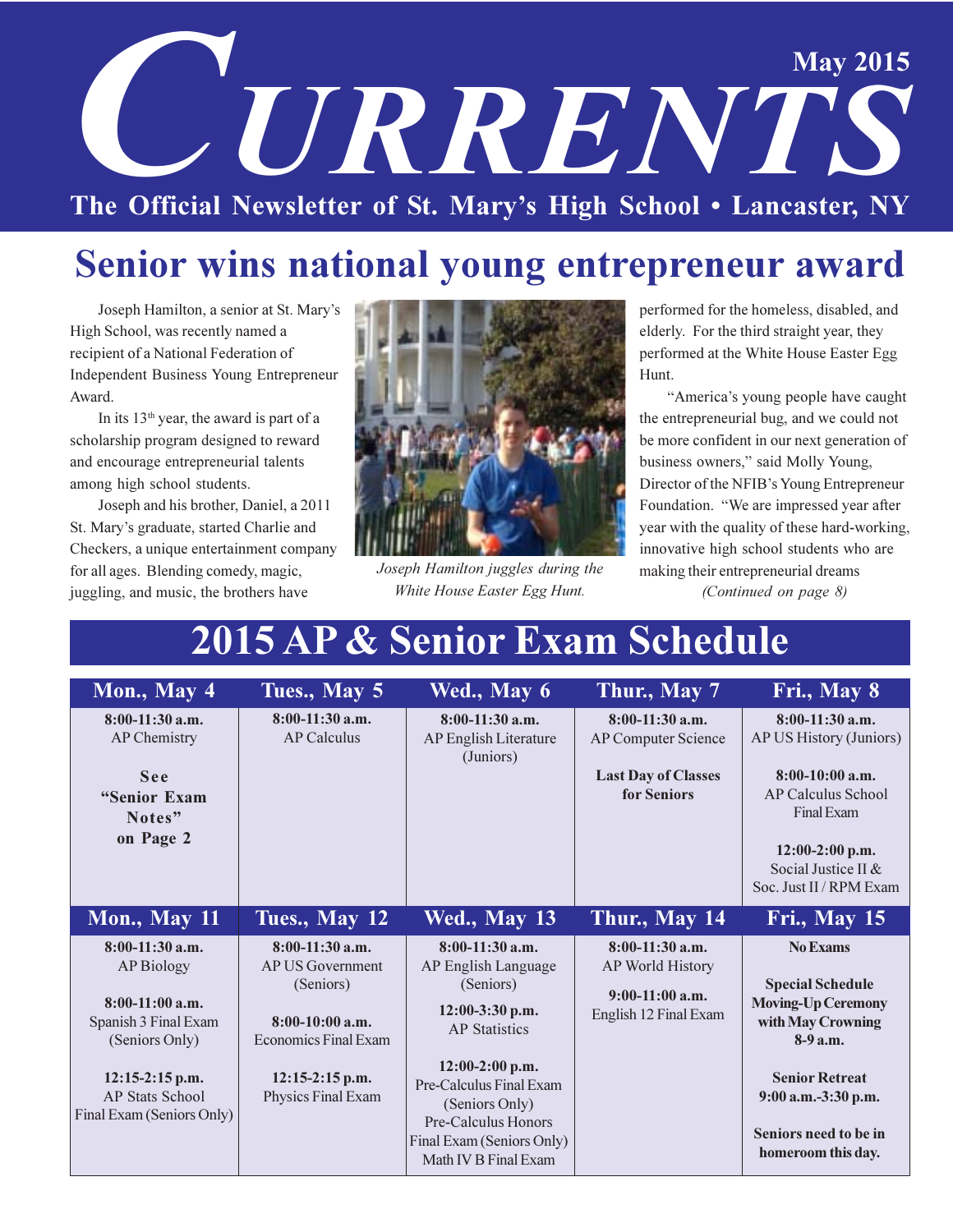## **Calendar of AP and Regents review classes**

|                                                                                                                                                               | May 1                                                   |                                                                                                                 |                                                                                                                        |                                 |
|---------------------------------------------------------------------------------------------------------------------------------------------------------------|---------------------------------------------------------|-----------------------------------------------------------------------------------------------------------------|------------------------------------------------------------------------------------------------------------------------|---------------------------------|
| Please note that teachers can also do other review and after school meetings with students -<br>those may be added at teacher discretion from now until June. | Practice AP US Exam<br>Practice AP Government<br>Exam   |                                                                                                                 |                                                                                                                        |                                 |
| May 4                                                                                                                                                         | May 5                                                   | May 6                                                                                                           | $\overline{May}$ 7                                                                                                     | $\overline{May 8}$              |
| AP Calculus &<br>AP US &<br>Living Env (Mrs. Walh-<br>Henshaw) (after<br>Student Senate meeting)                                                              | AP Government<br>AP World History                       | Chemistry (Mr. Derrico)<br>Earth Science (Mrs. Walh-<br>Henshaw)<br>Living Env (Mr. Conner)                     | AP Biology<br>AP World History<br>Chemistry (Ms. Anthone)<br>Earth Science (Mrs. Aures)<br>Global Studies (Mrs. Junik) |                                 |
| May 11                                                                                                                                                        | May 12                                                  | May 13                                                                                                          | May 14                                                                                                                 | May 15                          |
| Living Env (Mrs. Walh-<br>Henshaw)                                                                                                                            | AP World History                                        | AP World History<br>Chemistry (Mr. Derrico)<br>Earth Science (Mrs. Walh-<br>Henshaw)<br>Living Env (Mr. Conner) | Chemistry (Ms. Anthone)<br>Earth Science (Mrs. Aures)<br>Global Studies (Mrs. Junik)                                   | Geometry A (Ms.<br>Schaffstall) |
| May 18                                                                                                                                                        | <b>May 19</b>                                           | May 20                                                                                                          | May 21                                                                                                                 | May 22                          |
| After Student Senate meeting:<br>Living Env (Mrs. Walh-<br>Henshaw)                                                                                           | Geometry A (Ms.<br>Schaffstall)                         | Chemistry (Mr. Derrico)<br>Earth Science (Mrs. Walh-<br>Henshaw)<br>Living Env (Mr. Conner)                     | Earth Science (Mrs. Aures)<br>Global Studies (Mrs. Junik)                                                              | No School                       |
| May 25                                                                                                                                                        | <b>May 26</b>                                           | May 27                                                                                                          | May 28                                                                                                                 | May 29                          |
| No School                                                                                                                                                     | Algebra A (Mr. Hall)<br>Geometry A (Ms.<br>Schaffstall) | Chemistry (Mr. Derrico)<br>Earth Science (Mrs. Walh-<br>Henshaw)<br>Living Env (Mr. Conner)                     | Chemistry (Ms. Anthone)<br>Earth Science (Mrs. Aures)<br>Global Studies (Mrs. Junik)                                   | Geometry A (Ms.<br>Schaffstall) |
| June 1                                                                                                                                                        | June 2                                                  | June 3                                                                                                          | June 4                                                                                                                 | June 5                          |
| After Student Senate meeting:<br>Living Env (Mrs. Walh-<br>Henshaw)                                                                                           | Algebra A (Mr. Hall)<br>Geometry A (Ms.<br>Schaffstall) | Chemistry (Mr. Derrico)                                                                                         | Chemistry (Ms. Anthone)<br>Earth Science (Mrs. Aures)<br>Global Studies (Mrs. Junik)                                   | Geometry A (Ms.<br>Schaffstall) |
| June 8                                                                                                                                                        | June 9                                                  | June 10                                                                                                         | June 11                                                                                                                | June 12                         |
| Algebra A (Mr. Hall) &<br>Living Env (Mrs. Walh-<br>Henshaw)                                                                                                  | Geometry A (Ms.<br>Schaffstall)                         |                                                                                                                 | Exams Begin<br>(Review classes listed on<br>Exam Schedule)                                                             |                                 |

### **Notes for Senior Exams**

Here are some notes concerning the Senior Exams (schedule on page 1):

- Students only have to be in school for their scheduled exams and all day May 15.
- The Administration is allowing the Seniors to be in Pride Day Dress for the exams (see Student Handbook for details). If students do not cooperate with this dress code, they will be required to be in Regular Dress Code.
- Students must turn in their textbooks prior to taking their exam. Failure to do so may result in the students/parents

being charged for their replacement. • Buses will pick up students at the usual time in the morning and leave at the regular time. (Remember-the rest of school will still be in session.)

- Some teachers may offer review sessions at times when students are not taking exams. Students should check with their teachers to see when these review sessions are scheduled.
- If students are at St. Mary's High School when they are not scheduled to take an exam or in a review session, they are required to be in the Library for

*quiet study* or the cafeteria.

Questions regarding the Senior Exam guidelines and schedule should be directed to Mrs. Kranz.

### **Currents**

Published 12 times a year by St. Mary's High School 142 Laverack Ave., Lancaster, NY 14086 (716) 683-4824 • www.smhlancers.org

Editor: Keith L. Kidder '85

*Vol. 23, Issue 9*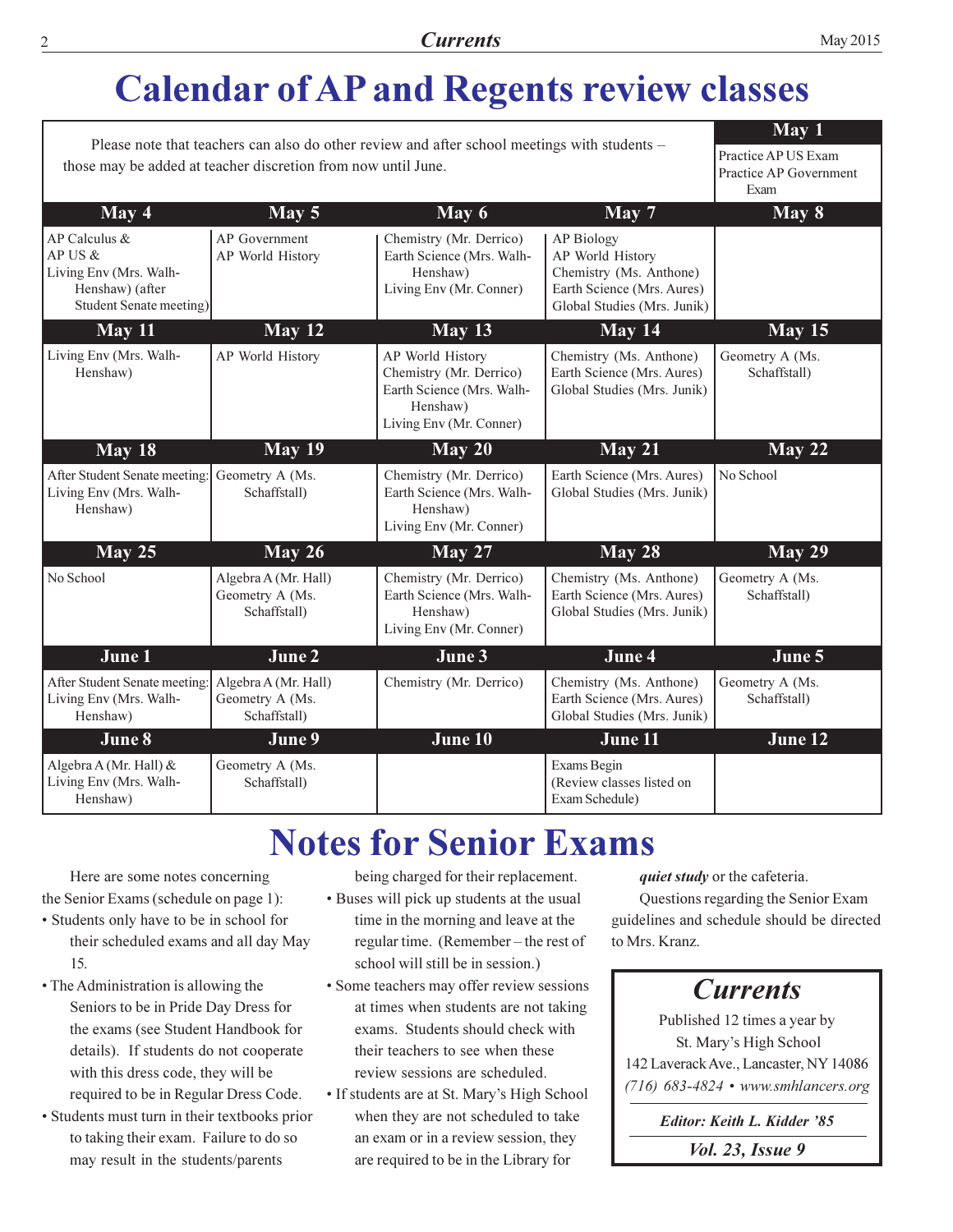## **Work Program registration** begins May 15

Many families have contacted St. Mary's regarding the Work Program, in which students can assist with summer projects while earning tuition credit. Registration for the program takes place on-line only. Please note that applications for this year's program

will be available on the St. Mary's website beginning on May 15 at 9 a.m.

Questions regarding the Work Program and the application process may be directed to Mrs. Melanie Adams, Assistant **Enrollment Director for Student** Accounts.

### **Parts of Language finals scheduled**

The Listening Portion of the final exams for French 1, French 2, Spanish 1, Spanish 2, and Spanish 2 Honors classes is scheduled for Wednesday, May 27, during regular class time. Speaking finals are by

appointment with Spanish 1, 2 and 2 Honors beginning May 26 through June 1.

All students must be present at scheduled times for their appointments to receive credit. There are no make-ups offered.

## **St. Mary's introduces STEAM Elective**

**By Ms. Jennifer Anthone STEAM** Coordinator

It is with great excitement that I write you to share the details of a very unique opportunity available to junior and senior students for the 2015-2016 school year!

Next year, St. Mary's will be offering its first STEAM Elective: It's Easy Being Green! This course is going to be completely student driven – students will be granted the freedom to plan and decide exactly which projects they want to do and how they will be implemented – with the goal of making St. Mary's a "green-er" working environment.

Further, students will have a budget of \$5,000, generously provided by the Oishei Foundation through the STEAM Grant, to provide for their projects. Think of what they will be able to achieve with those

kinds of funds!

The elective will be implemented as a full-year course in which students meet two days per cycle, similarly to how physical education classes and study halls run. Students willing to making the full-year commitment to the elective will earn a halfcredit towards their academic diploma and a grade that will be factored into their overall averages each quarter.

Students who are interested in participating but are uncertain about making the commitment to a full-year course are still able to be involved. These students will have the ability to opt-in to the course one quarter at a time. This allows students to participate while also managing a balanced schedule. Students who decide upon this option will earn a partial credit towards their academic diploma and a grade for each quarter they participate.

## - Notes from the Health Office -Did you miss the physicals?

Sports physicals were offered at St. Mary's High School in March. Student athletes who chose not to have a physical at school or were absent on the day of physicals are responsible to have a purple physical form completed by the student's doctor. This form MUST be on file in the Health Office by August 1.

Failure to comply will result in not

being able to start practice with the rest of the team.

Forms are available in the Health Office, the Main Office, and on the school website, www.smhlancers.org.

Those who have any questions should contact Mrs. Murphy, the school nurse, at 683-4824, ext. 220 or bmurphy@smhlancers.org.

This is truly a one-of-a-kind opportunity St. Mary's is offering its students. It is my great hope students will capitalize on this opportunity. Not only will the students involved contribute to improving the St. Mary's community, but they will also have the opportunity to improve their overall averages, build their résumés, and gain hands-on experience working in the STEAM fields. Participation in this elective will introduce students to new career opportunities and possibly be the impetus for a happy and successful career in one of the STEAM subjects. There is absolutely nothing to lose and everything to gain!

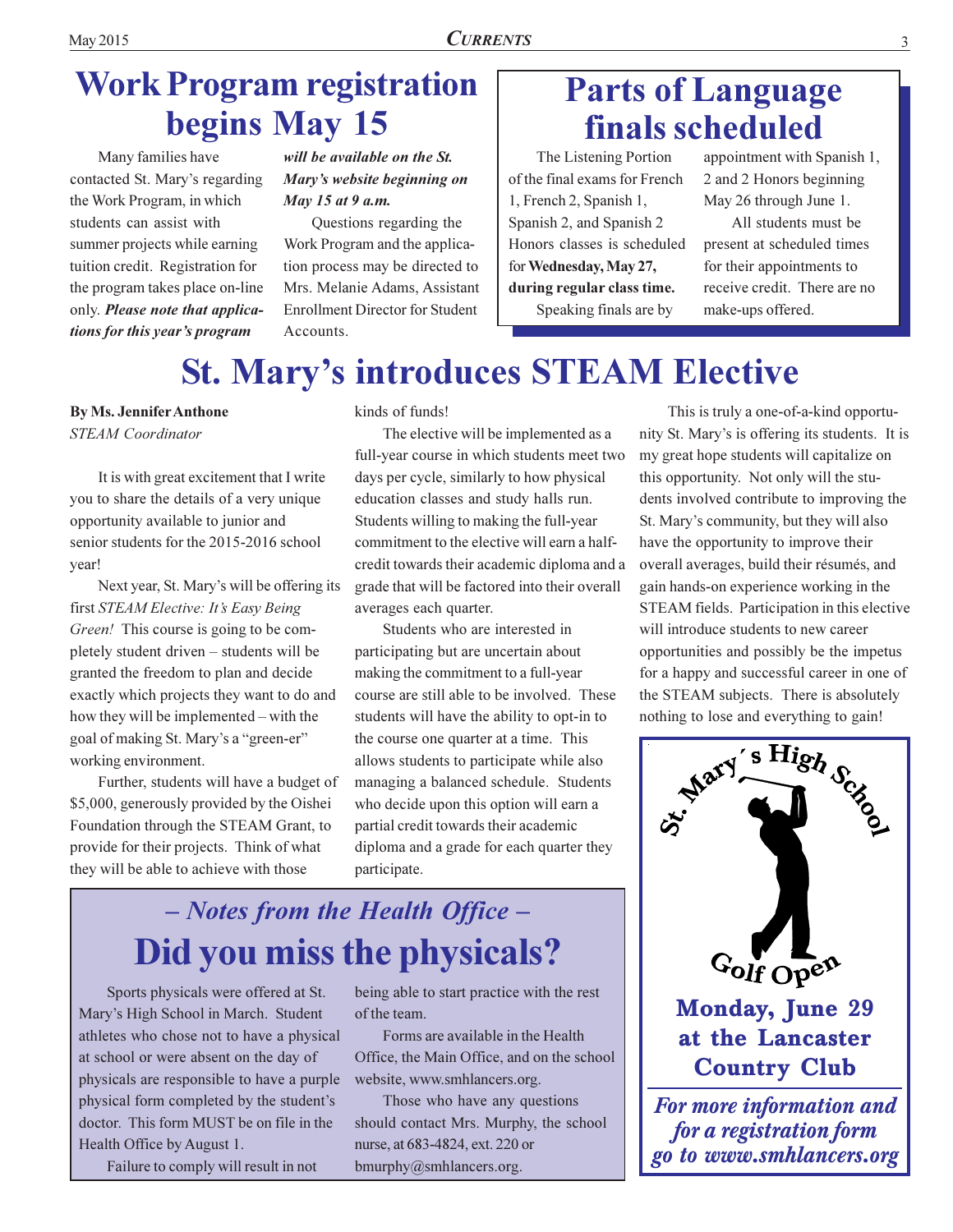#### **St. Mary's High School**

Corner Counseling

Sarah Neudeck (sneudeck@smhlancers.org) •  $683-2349$  • Jamie Whitwood (jwhitwood@smhlancers.org) Counselor to Classes of 2015 & 2017 Counselor to Classes of 2016 & 2018

### Start preparing for final exams now

There's probably only one thought on your teen's mind right now: summer! So remind her that final exams stand between her and that nice, long break. And she'll do herself a favor if she starts preparing for those exams sooner rather than later.

Encourage your teen to spend a few days this month getting a jump start on her final exams. Suggest that she:

• Stock up on materials. Ask your teen what she needs for effective studying – note cards, sticky notes, highlighters, pens. Suggest she get

more supplies now if she's running low.

- · Talk with teachers. Many teachers will offer hints about what to focus on when studying. A comment like, "Remember how often we referred to the concepts in chapter six," can be very helpful.
- Organize notes. Finals are all about review. Your teen will be ahead if she has all her notes in one place and in an order that makes sense to her
- Create a study plan. Most tests require

serious study and review. Encourage your teen to use a calendar to block out study time and schedule the other things she needs to do before the end of the school year.

Don't forget to do your part to help your teen get ready for those final exams! Make sure she has a quiet place to study and gets a good night's sleep the night before tests.

Reprinted with permission from the May 2015 issue of Parents Still make the difference!® (High School Edition) newsletter. Copyright © 2015 The Parent Institute®, a division of NIS, Inc. Source: S.A. Lieberman, The Real High School Handbook: How to Survive, Thrive, and Prepare for What's Next, Mariner  $Booke$ 

## Teach your student how to handle disappointment

The boy she hoped would ask her to the dance asked someone else. The spot she wanted on the soccer team went to another player. Life, sadly, does not always give us what we want. That's as true for teens as it is for adults.

Learning to accept and cope with disappointment is a big step on the road to responsibility. Here are ways you can help your teen handle life's inevitable disappointments:

• Encourage her to talk about them.

### Learning through teaching

One of the best ways to learn something is to teach it to someone else. This summer, motivate your teen to dive into a subject by asking her to become vour tutor.

Choose something you'd like to know more about  $-$  something your teen already understands. Maybe you want to learn how to play one of her favorite video games.

Maybe you want to learn how to solve some of those complicated trigonometry problems she mastered. Or perhaps you just want to find out what

the settings on your smart phone can do!

Now, ask your teen if she's willing to tutor you – and take your learning seriously. Mark down times when you can work together. And be sure to give her the respect that any teacher deserves.

Your teen will have to do some indepth learning to teach you. She'll grow in self-confidence. And you'll learn something new!

Reprinted with permission from the May 2015 issue of Parents Still make the difference!® (High School Edition) newsletter. Copyright © 2015 The Parent Institute®, a division of NIS, Inc.

Often, teens tend either to overreact or to clam up entirely. Help your teen express her disappointment with words.

- Don't try to fix things. You won't help your teen learn coping skills. Be sympathetic, of course: "I'm so sorry that happened." Be supportive: "I think you're a talented soccer player." Don't call the coach and insist she get on the team.
- Be a good role model. It's hard as a parent to share your personal disappointments, but it's one of the best ways to show your teen how you have learned to cope. "I am so disappointed that I didn't get that promotion," you might say. "I'm

#### going to keep trying."

Reprinted with permission from the May 2015 issue of Parents Still make the difference!® (High School Edition) newsletter. Copyright © 2015 The Parent Institute®, a division of NIS, Inc. Source: R. Clark and others, The School-Savvy Parent: 365 Insider Tips to Help You Help Your Child, Free Spirit Publishing.

#### **May 2015**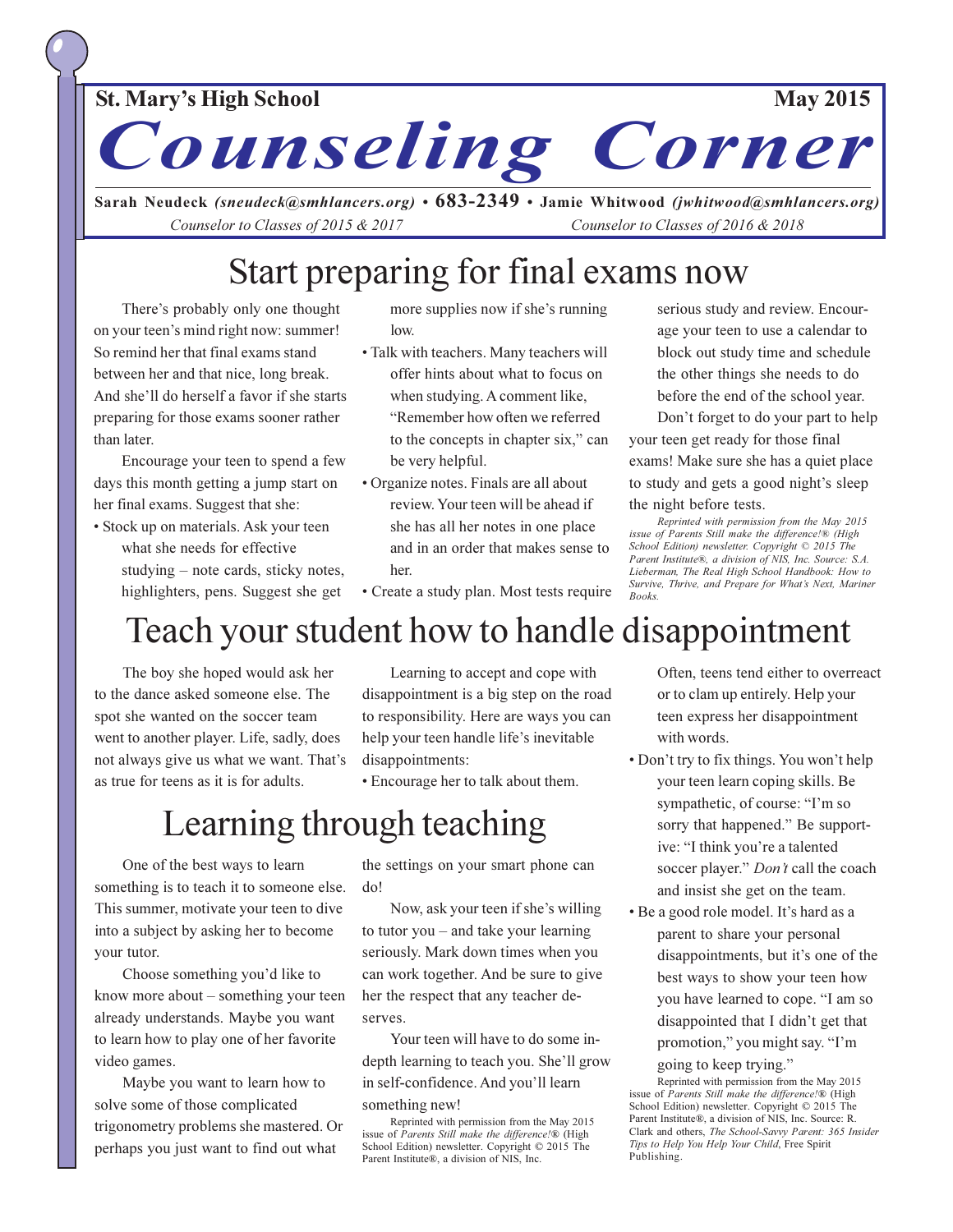## **St. Mary's updates NHS Induction Process**

St. Mary's High School is announcing the following updated procedures for selection into the Marian Chapter of the National Honor Society, based on the NHS ideals of Scholarship, Leadership, Service, and Character (updated information is in bold):

- During the summer, the NHS Induction Coordinator will review the academic records of all juniors and seniors to determine those students who meet the Scholastic Eligibility for selection. The Scholastic Eligibility is having a cumulative average of 95 percent or higher. Eligible students of the **Marian Chapter of National Honor** Society will also be required to have finished Geometry A or Honors courses prior to being invited to be a candidate.
- During the first full week of the school year, the Induction Coordinator will meet with scholastically-eligible students to distribute the Candidate Packets, which contains all forms that a candidate must fill out to be considered for selection.
- · Soon after, the Induction Coordinator will hold an evening Candidate/Parent

Informational Session. At this meeting, the Coordinator will explain the selection process in more detail and review all forms in the Candidate Packet.

- Soon after this meeting, students will indicate if they wish to be considered for induction by returning the signed Notice of Intent.
- As part of the Candidate Process, the following will be completed:

-Activity Form - students will list their school, service, and/or leadership activities in and out of school.

 $-$ Leadership Referral Forms  $-$  to be completed by supervisors of student's leadership activities.

- Service Referral Forms - to be completed by supervisors of student's service activities.

 $-$ Character Evaluation  $-$  to be completed by faculty and staff of St. Mary's High School.

 $-$  Personal Essay – written by student to summarize their achievements, interests, and other information they believe should be considered.

• Students are required to have completed 25 hours of service beyond what is

required for Religion classes (that is, Junior Candidates must complete at least 55 hours of service; Senior Candidates need to complete at least 85 hours).

- All materials will be due by the middle of October. The materials will be submitted to the Faculty Council for their review and consideration.
- If during the review process, the Council would like additional information, candidates may be asked to attend an interview conducted by the Induction Coordinator and/or members of the Faculty Council.
- In early November, the Faculty Council will report to the Principal the results of the deliberations for final approval. The Induction Coordinator will then notify candidates in writing of their selection or non-selection into NHS.
- Induction of the new members into the National Honor Society will take place in November.

More complete information regarding the Selection process will be found in the Student-Parent Handbook, available on the St. Mary's High School website, www.smhlancers.org.

### **Important Dates as Senior Year nears end**

With the end of the school year fast approaching, the Administration would like to remind the members of the Class of 2015 and their families of the following important dates:

- · Monday, May 4, through Thursday, May  $14 - AP$  Exams (see schedule on page 1)
- Thursday, May 7 last day of classes for Seniors
- · Friday, May 8, through Thursday, May 14 - Senior Exams (see schedule on page 1)
- Friday, May 15 Closing Ceremonies with Seniors (Parents Welcome) and Senior Retreat (Mandatory)
- Thursday, May 21 Prom
- · Sunday, May 31, 10 a.m. Baccalaureate

Mass (Mandatory) & Family Brunch • Wednesday, June 3, 9 a.m. - Graduation Rehearsal (Mandatory)

· Wednesday, June 3, 6:30 p.m. -

Graduation (Mandatory) More information and complete schedule of events will be available in future mailouts.

### **Parents invited to Moving Up Ceremony**

On Friday, May 15, St. Mary's High School will be holding the Moving Up Ceremony and May Crowning.

The events that day will include special prayers for the seniors as they leave the student body and for the other classes as they move up in the school

community. There will also be a preview of the Senior Video and the traditional May Crowning by two members of the Senior Class.

Parents are invited to attend this celebration. Ceremonies will begin at 8 a.m., to last about an hour.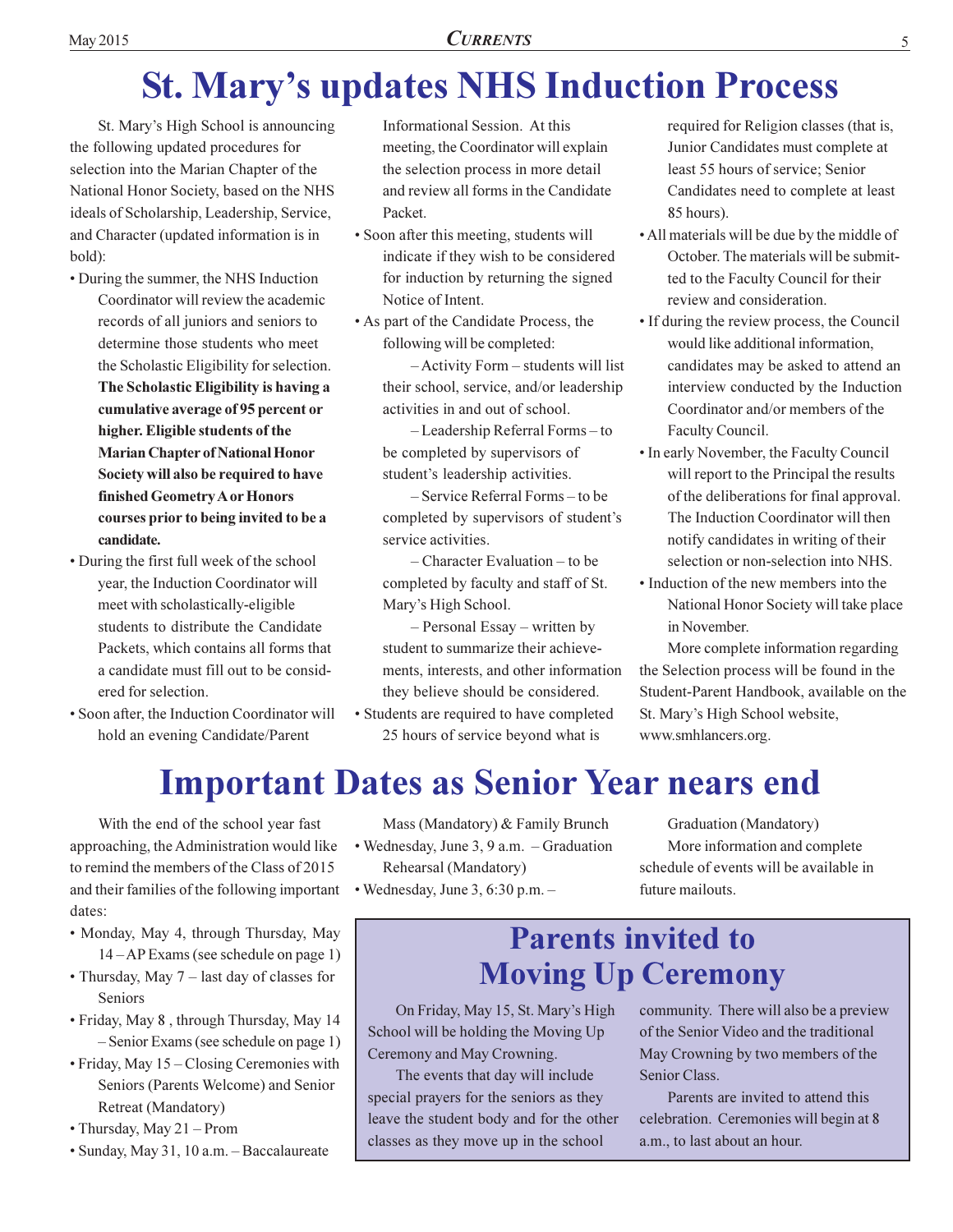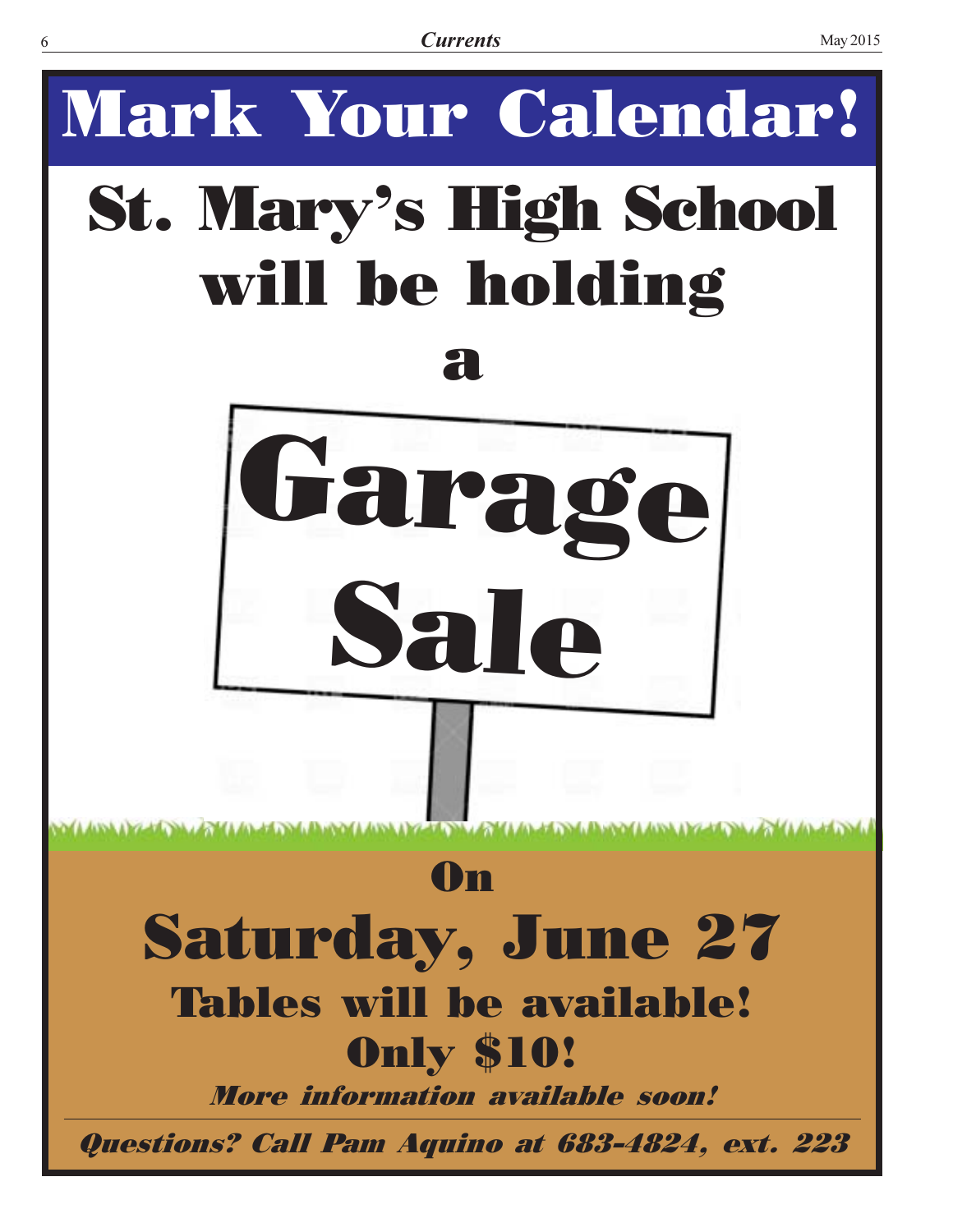**CURRENTS** 







## **Fashion Show 2015**



More pictures coming soon to the St. Mary's website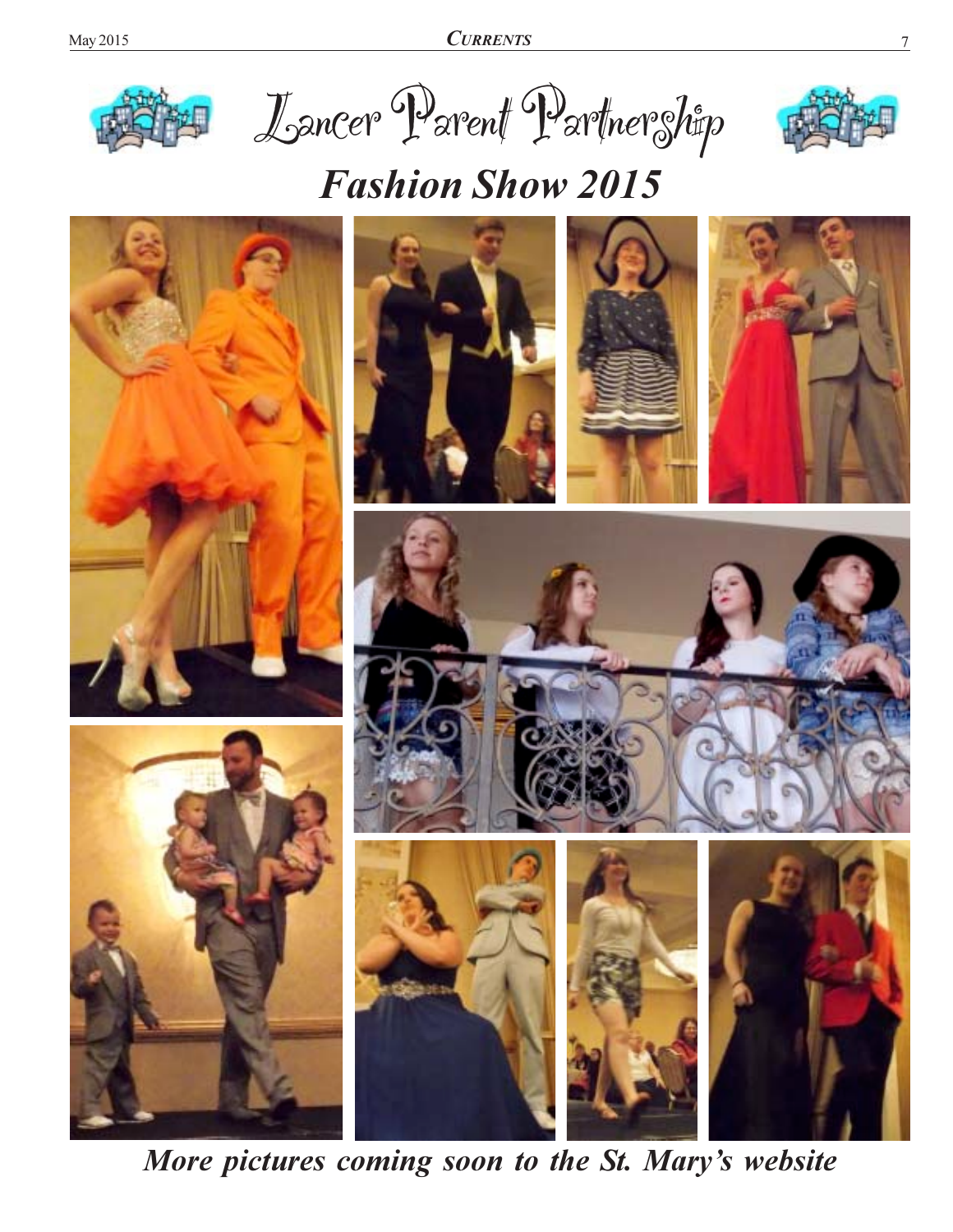### Young entrepreneur award (continued from page 1)

happen."

Joseph will be honored with four other high school students at an awards ceremony in Washington, D.C., on July 23rd. During the event, the winners of the NFIB Young Entrepreneur of the Year and the



Joseph juggles during a recent performance.

**NFIB Dan Danner** Leadership Award will be announced, each receiving a \$15,000 scholarship. The remaining three finalists will each receive a \$5,000 scholarship.

"I am very honored to be given this great opportunity, and I am humbled to be offered this scholarship,"



The White House crowd is enthralled as Joseph (in the ball) and his brother Daniel perform some magic.

Joseph commented. "I am so proud of how the business has grown. I can't wait to see what happens (in July when the awards are presented)"

"We are proud of our boys' ability to independently operate their own business and Joey's advanced perception of what it takes to be successful in a business," said Sandy Hamilton, Joseph and Daniel's mother.

"NFIB congratulates this year's

winners for their tremendous accomplishments and hopes the scholarships will assist these young entrepreneurs as they continue on their paths towards successful futures," NFIB's Ms. Young added.

At St. Mary's High School, Joseph is a member of the soccer and lacrosse teams as well as Student Senate, National Honor Society, Scholars Program, and Tech Crew. He plans to attend Canisius College in the fall.



As April showers will produce May flowers, we know that Mayflowers produce Pilgrims among the celebrations of Mothers' Day, Pentecost, and Memorial Day.

The Catholic Church dedicates the month of May to Mary in her vocation as the Mother of Jesus. It is a blessing that we remember and pray for all mothers, grandmothers, godmothers, stepmothers, adopted mothers, and birth mothers. May God bless them, always.

On Pentecost Sunday, May 24, the Church will celebrate the presence and guidance of the Holy Spirit and the gifts of wisdom, understanding, right judgment, courage, knowledge, reverence, and awe as well as the wonder of the Lord bestowed on us, just as they are at Confirmation.

Pentecost also marks the formal end of the Easter season, but not the end of Easter. The teaching of the Church is that Easter never ends. Each time the liturgy is celebrated, we celebrate the "Easter Event." It is the sacrament of the Eucharist that makes the Risen Christ present to us. Every time we participate in the liturgy and receive Eucharist we recall, remember, and celebrate the Resurrection. HAPPY EASTER is then a greeting that can be exchanged anytime and forever.

Memorial Day will be celebrated on May 25, the Monday after Pentecost. Here is a prayer for the memory of those women and men who have died in service to their country: "Heavenly Father, we remember those who have given their lives for the cause of our nation. Grant that their sacrifice may bear blessings in the Christian quality of our lives. May they be at peace and rest with You. May we remember and be thankful, always. Amen."

A Mary month of May to all the St. Mary's Family.

Benedicat vos omnipotens Deus.  $twf+$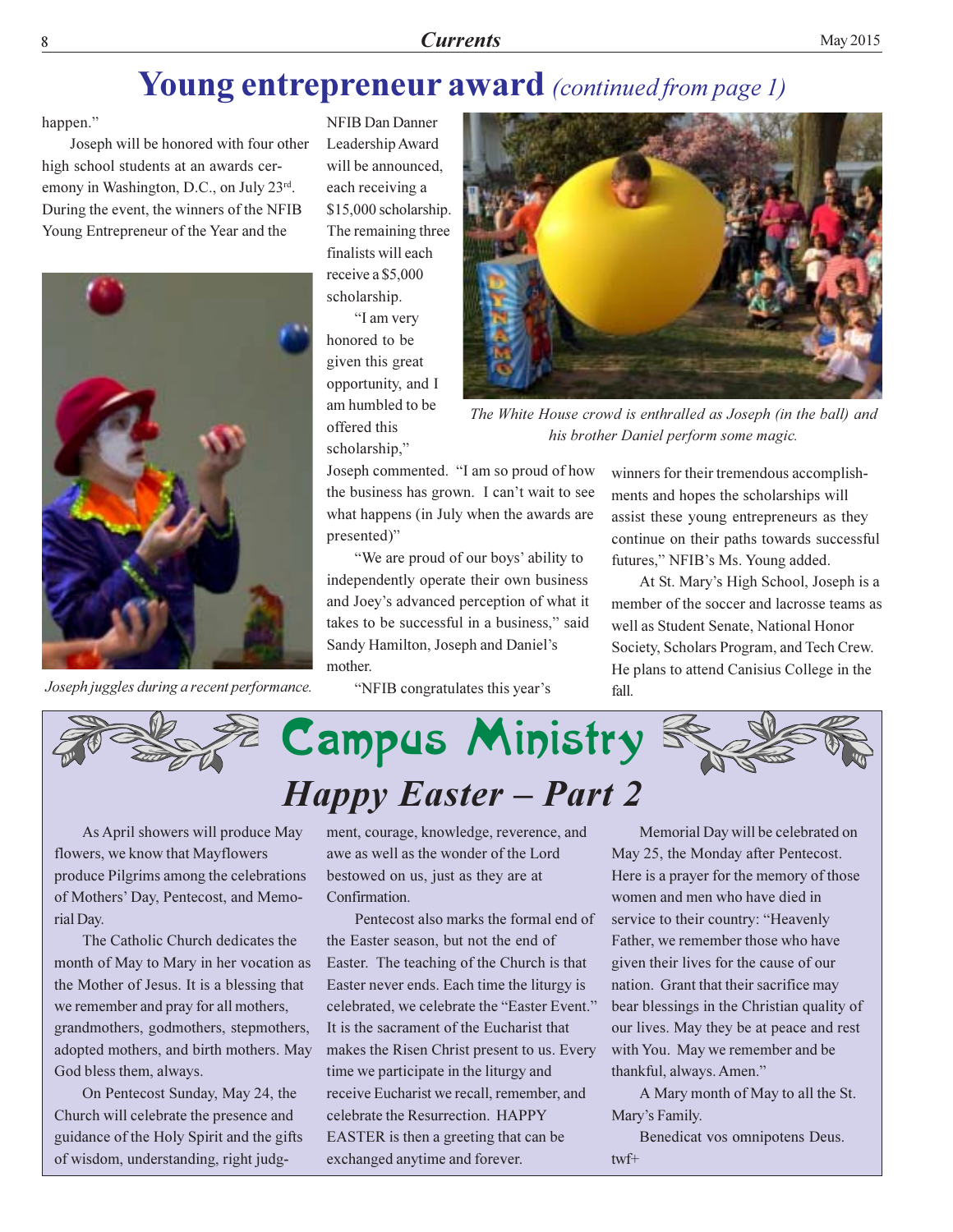**CURRENTS** 

#### **Congratulations, Third Quarter Honor Roll Students** Top five Seniors Top five Juniors



**Blaszak**, Andrew

Cometto, Theresa

Cronmiller, Teresa

Drzymala, Ashley

Federico, Nicholas

Freeman, Samuel

Gresham, Hannah

Guan, Xinyue Chloe

Hapeman, Hannah

Hojna, Rebecca

Ineson, Zachary

Kruse, Michael

Meyer, Leah

Kwitowski, Victoria

Manuel, Magdalene

Michalski, Jessica

Milholland, Agatha

Murphy, Kayla

Piotrowski, Tia

Ratajczak, Ryan

Sacco, Gillian

Schott, Kaitlyn

Shepard, Jacob

Sobczynski, Julie

Szpila, Alexandria

Szpila, Zachary

Troidl, Mariah

Tytka, Kaitlyn

Strausbaugh, Shelby

Smith, Mason

Roskopf, William

Schneider, Matthew

Hockwater, Danielle

Filion, David

Grabski, Katie

Burkard, Paige



Gresham Hojna Wierzbicki, Michael **Senior 1st Honors** Wilk. Amber Wilson, Sean

#### **Senior 2nd Honors**

Ziobro, Alyssa

Yebernetsky, Alyssa

Bargnesi, Paul Bellet, Emily Bromund, Seth Cassel, Kayle Concannon, Jacob Dudzinski, Jennifer Eddy, Mary Fontaine, Jonathon Gorny, Brittany Hamilton, Joseph Heigl, Nicholas Kenneweg, Katrina Klink, Austin Kozminski, Sydney Lukasik, Nicholas Martinez, RiverLeigh O'Neill, Marc Poules, Brianna Propis, John Ratigan, Jacob Stitt, Anthony Wierzbicki, Matthew Zelazny, Alexandra

#### **Junior 1st Honors**

Calkins, Austin Carl, Olivia Cianciosa, Joelle Ciezki, Kendra Fermo, Madison

Gu, Jia Wei Jimmy Hamilton, Ann Hathaway, Jack Herod, Bridget Kidder, Carolyn Kobis, Nicholas Kranz, Jessica May, Leah McCartney, Mikala Netti, Katherine Pijacki, Julie Piskor, Jennifer Powell, Victoria Prentki, Kayla Pyszczek, Grace Roetzer, James Rozler, Veronica Rusinski, Allison Salamone, Andrew Stoj, Joseph Strek, Hanna Weiss, Regan Winiarski, Emma Wnuk, Madeline Zolnowski, Kevin

#### **Junior 2nd Honors**

Berchou, Bradley Braniecki, Garrett Dantonio, Marissa DiDomenico, Anna DiGesare, Joseph DiPirro, Mitchell Gali, Lisa Gibson, Helen Gorny, Victoria



Hokaj, Alexander

Irish, Maddisen

Mauro, Gabrielle

Michalski, Erica

Owczarczak, David

Passucci, Caliegh

Ratigan, Jessica

Rowe, Jonathan

Thomas, Emily

Vogel, Megan

Sophomore

**1st Honors** 

Ando, James

Cress, Daniel

Fuller, Grace

Heerdt, Anna

Meyer, Caitlyn

Meyers, Faith

Paul, Alex

Smith, Kristi

Story, William

Tytka, Collin

Vogl, Kathryn

Zheng, Sai Frida

Cronmiller, Mark

Fontaine, Joshua

Jankowski, Victoria

Loniewski, Marissa

Meyers, Savannah

Stegmeier, Alexander

Zajac, Genevieve

Zirnheld, Alyssa

Samson, Nicholas

Van Remmen, Isabel

O'Scier, Nina

Li, Tianyi Gary

Madison Fermo



**Sophomore** 

2nd Honors

Alexander, Asia

Barberio, Joseph

Bish, Alexander

Bristol, Charles

Freeman, Grace

Greene, Jill

Hufford, Erin

Penksa, Zachery

Pufpaff, Hannah

Rowley, Lucinda

Seeloff, Andrea

Wipperman, Haley

Tredo, Jacob

Zajac, Sydney

Zelazny, Maya

**Freshman** 

**1st Honors** 

Brown, Eric

Fay, Jacob

Antonicelli, Shae

Baran, Stephanie

Bookmiller, Emily

Burkard, Gabrielle

Cichocki, Rachel

Federico, Christina

Fontaine, Maria

Gotro, Heather

Kruse, Nicole

Jankowski, Ander

Barczykowski, Kristen

Deguire, Alexandria

He, Tianjingjing Karen

Hossenlopp, Stephanie

Bakeman, Elizabeth



Austin Calkins

> Laistner, Zackary LaPort, Veronica May, Sophie Murty, Shannon Okon, Chelsea Syracuse, Jessa Tytka, Ryan Was, Jacob Wright, Shala

#### **Freshman** 2nd Honors

Allen, Kelsie Brown, Scott Camillo, Victoria Ciezki, Matthew Cousins, Lucas DiPirro, Erin Duane, Onalee English, Blake Hatfield, Daniel Isbrandt, Chloe Kandler, John Marino, Antonino Nazzarett, Nicole Norton, Danielle Pacer, Alicia Paradis, Marysia Schaffstall, Kyle Slade, Summer Soluri, Julia Vitale, Jillian Wagner, Kylie Wargo, Andrew Was, Madeline Winiarski, Jacob

### Top five Sophomores



Victoria

Jankowski





Daniel Cress

Kathryn Vogl

Grace Fuller













Sophie May

Chelsea Shannon Okon Murty

Emily

**Shae** Bookmiller Antonicelli

Kaitlyn Tytka

Gresham, Christopher

Kavla

Murphy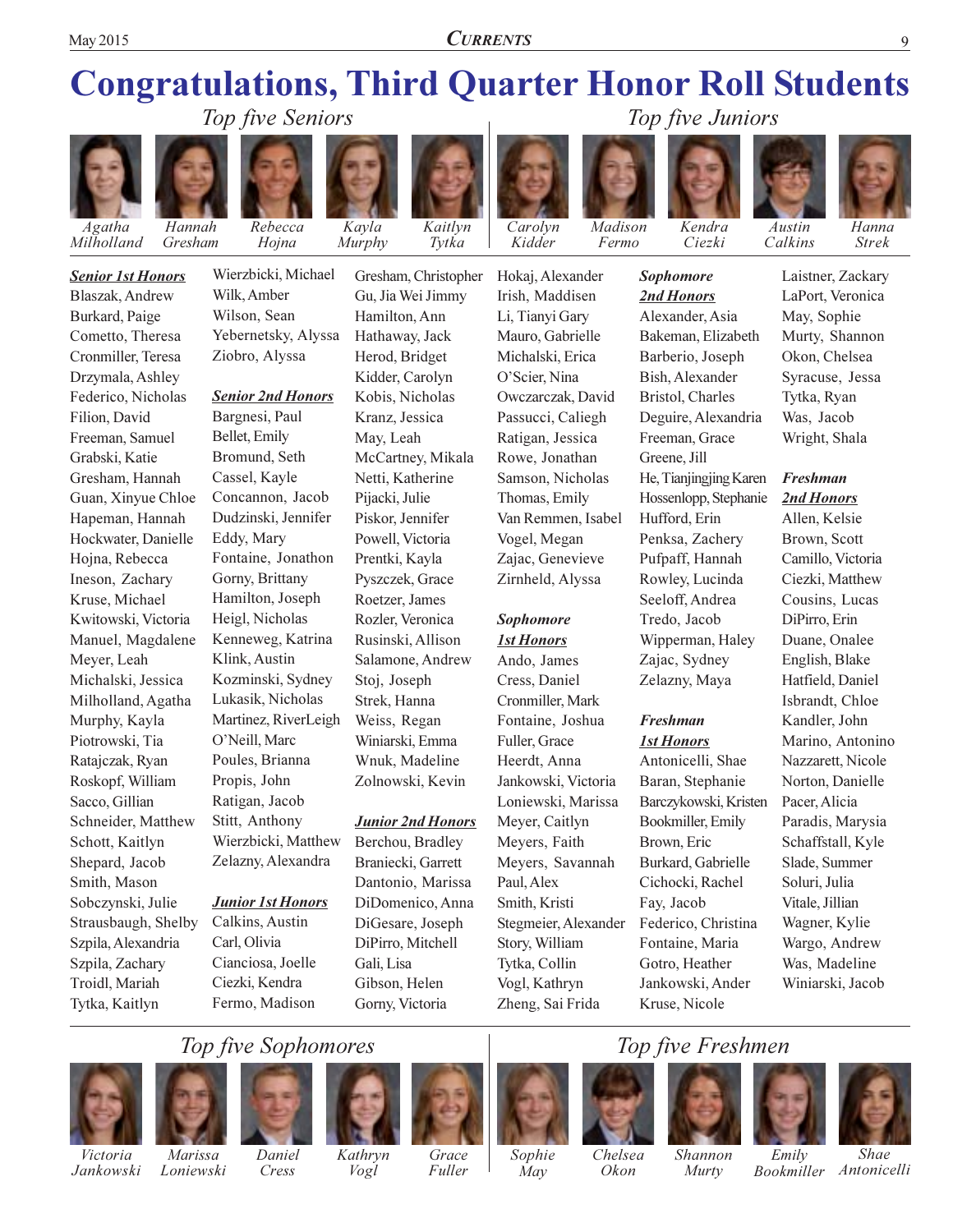## **Seniors participate in Channel 17 show** Program focuses on challenges facing teenagers

St. Mary's High School was pleased to be a part of a Focus on Education project conducted by the local public broadcasting station, WNED Channel 17.

For this project titled Student Voices, Channel 17 brought in to their Buffalo studio students from several area high schools on two separate occasions.

In February, students were asked to list the challenges that they face as they proceed through high school. They were also asked why they think students drop out of school. Senior Anthony Stitt

### **Scrip News**

Thanks to all parents who have been faithfully ordering Scrip this school year.

For all of you who have yet to start, please give it a try. Mother's Day and Father's Day are coming up. There are plenty of ideas for you on the Great Lakes Scrip website at www.glscrip.com.

If you would rather not give a gift card, perhaps you could order the cards and shop with them instead.

Orders must be received in the school office by 10 a.m. Monday mornings to receive cards on Friday. Send orders in with cash or check with your child and have them dropped off to Mrs. Tartick in the Main Office first thing Monday morning.

The Scrip order form is available on the school website at www.smhlancers.org.

Mrs. Rozler will NOT be placing a Scrip order the week of May 18, as she will be going out of town.

More information regarding the Scrip Program at St. Mary's is available by contacting Mrs. Rozler at mrozler@smhlancers.org.

Have a great month of May!

represented St. Marys in the day-long discussion.

In the lively dialogue, students came up with many difficulties students face including bullying, social pressures, family issues, jobs, and many, many more.

In April, Anthony, along with fellow senior Austin Klink, returned to Channel 17, this time for a taping of the show. In the first part of the

taping, news anchors from Channel 17 and WBFO, the local NPR radio station, interviewed seven high school students asking them for their personal perspective of high school challenges and hearing their stories of the difficulties that they and their schoolmates face in trying to obtain a high school education.

In the second half of the show, the sides were switched, as students were allowed to ask questions of school



Austin Klink (left) and Anthony Stitt take their places prior to the recording at Channel 17.

administrators and community education service providers, challenging them to improve schools so that students will want to stay in school, graduate, and succeed in life.

Once the producers edit all of the video they shot in April, the show will air on Monday, May 18, at 9 p.m. on Channel 17. The show will be repeated on Saturday, May 23, at 2:30 a.m. and Wednesday, May 27, at 10 p.m.

### **Attendance Policy for May 21,** day of the Prom

On May 21, the day of the Prom, Juniors will be taking the Field Test for the Common Core U.S. History Regents from 8 to *approximately* 10:15 a.m. This test is *mandatory* for all Juniors, and they must be present for the entire test.

All Juniors will be dismissed when they complete the test, whether they are attending the Prom or not, and will need their own transportation home on that day. Any Juniors who are absent from school on that day will NOT be allowed to attend the Prom, and no refunds will be made.

Underclassmen who are attending the Prom must be present in school from homeroom through at least the end of 4th period, 10:50 a.m. If they need to be dismissed after 10:50, they must turn in a written notice from their parents to the Attendance Office as soon as they arrive that morning.

Any underclassmen who are not in school from 7:53-10:50 a.m. will NOT be allowed to attend the Prom, and no refunds will be made. Any classes missed by underclassmen after 10:50 a.m. will be unexcused absences.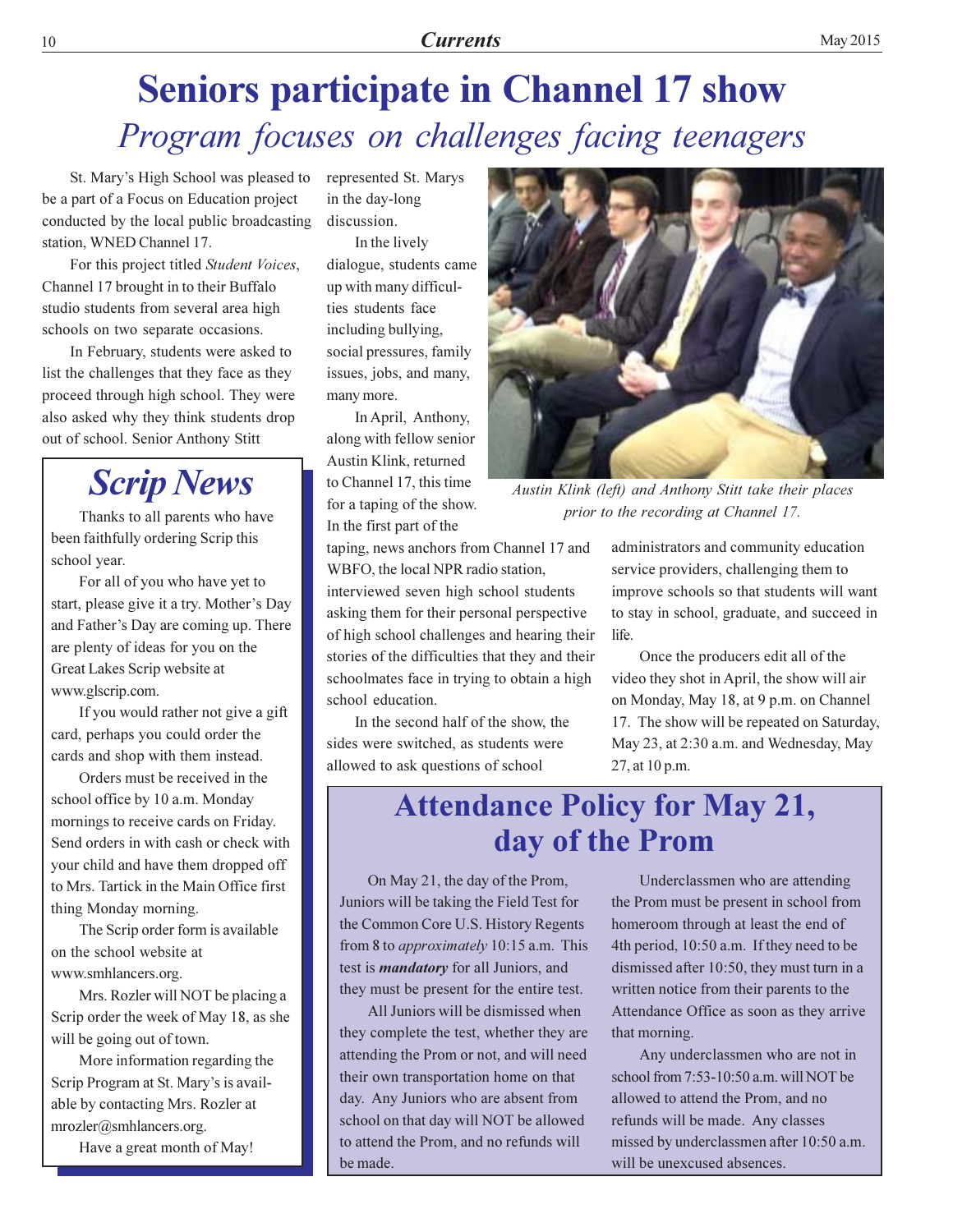## **Pope Francis dedicates 2015 to Consecrated Life ...**

... and how Consecrated Life is defined in the Catholic Church: "Consecrated life is a way of living by men and women who feel called to follow Jesus Christ in a manner that is recognized by the church. It includes the public profession of the vows of poverty, chastity and obedience."

It has been my privilege to be part of St. Mary's High School community for the past 12 years serving as the Spiritual Advisor. What joy it is, and has been, to share my life with students, parents,

teachers, and staff and to reach out beyond at St. Mary's! the school community to include and serve the residents of the Lancaster Towers.

Being a Franciscan Sister defines who I am. It permeates every relationship I have. It embraces who I've become. And is a source of transforming me more and more each day.

I LOVE being a Sister! A sister to everyone I meet! Jesus said, "I have come that you may have life - life in abundance." I certainly have enjoyed life in abundance

With a grateful heart I wish to express my thanks to the Galasso Foundation for their generous financial assistance throughout all my years at St. Mary's. Their generosity has made it possible for me to use contemporary theological programs, materials, equipment, etc. to enhance my ministry of spreading the Joy of the Good News!

For me...Religious life is...sharing God's Love, Joy and Goodness with:



Visiting the classes.



Taking The Lancer Club to the Lancaster Towers.



Providing spritual guidance.



Welcoming students to the St. Mary of the Angels Convent.

My wish and my prayer for you is... Follow your dream... Find your passion...Discover your purpose... And you will find true joy, peace and happiness. God bless vou, Sister Rose Therese Di Gregorio, OSF

23rd Annual **Chris Griswold Memorial** 5K Race & 1 Mile Fun Run to benefit the students of St. Mary's High School **Saturday, May 16 in Como Park** 10am - Walk/Fun Run • 10:30am - 5K Race

To sign up, go to smhlancers.org

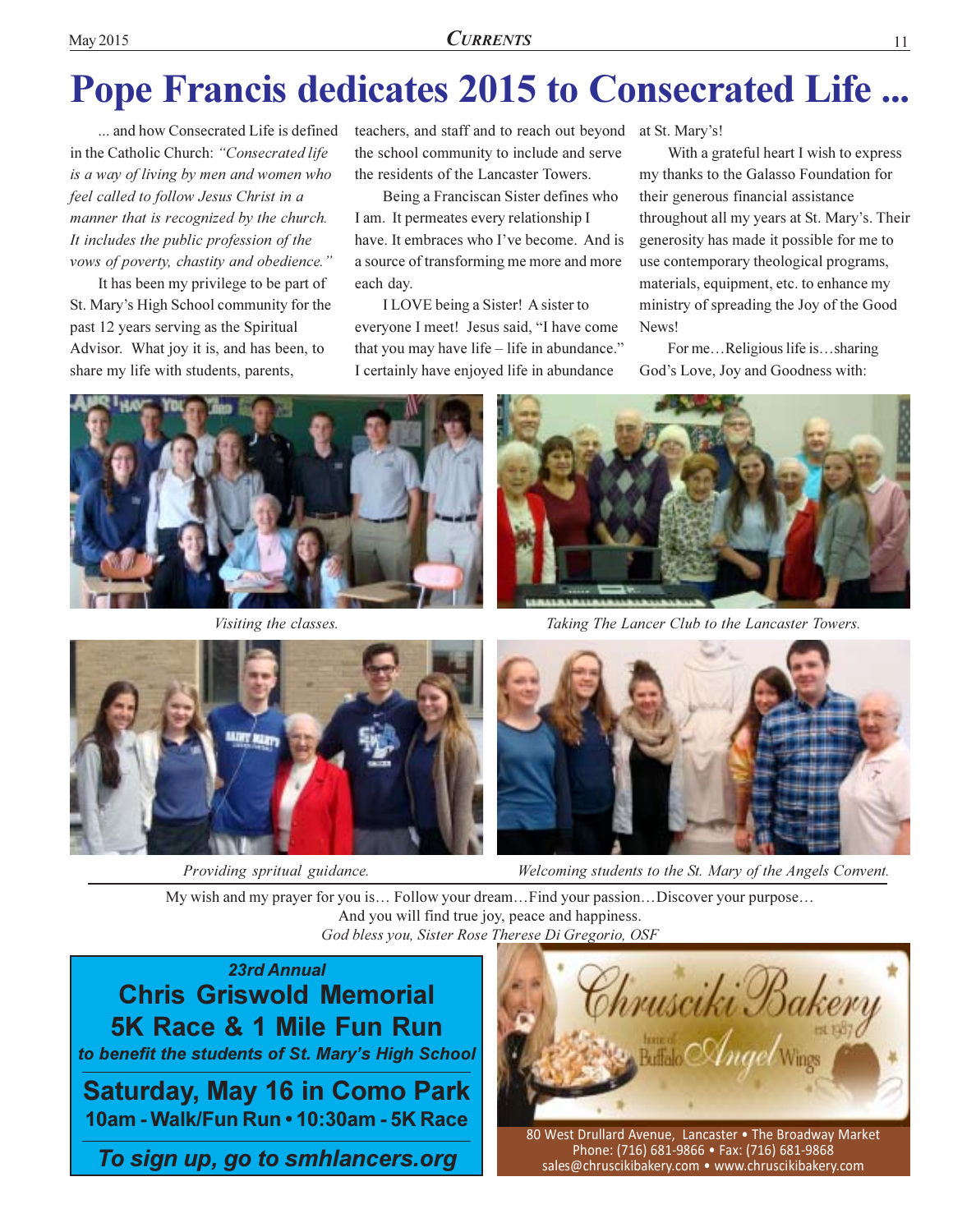## **2015 Spring Sports Schedules**

#### **Varsity Softball**

All games begin at 4:15pm. Home games are played at **Walden Pond.** Fri, May 1, vs. Sacred Heart Wed, May 6, vs. Immaculata Thurs, May 7,  $\omega$  Nichols Mon, May 11, @ Nardin (Lincoln Park) Tues, May 12, @ Mt. St. Mary's (Northtown Center) Wed, May 13, @ Niagara Catholic May 16-20 - MMAA Playoffs **Tennis** All games begin at 4:15pm un-

#### less noted. Home matches are played at Como Park Tues, May 5, vs. Park Tues, May 6, @ Nardin (Delaware Park) Mon, May 11, vs. Mt. St. Mary's Tues, May 12, @ Buffalo Seminary Sat, May 16, 12 noon - All-Catholics (UB) Sun, May 17, 12 noon - All-Catholics (UB)

**Varsity Baseball** All games begin at 4:15pm unless noted. Fri, May 1, @ Canisius (Delaware Park) Mon, May 4, vs. Christian Central Wed, May 6, @ Christian Central Thurs, May 7, @ St. Francis Sat. May 9, 1pm @ Frewsburg Mon, May 11, vs. St. Francis Wed, May 13, vs Timon Friday, May 15, @ Timon (Cazenovia Park) Sat, May 23, 12 noon -Georgetown Cup Quarterfinals (location TBA) TBA - Georgetown Cup Semifinals (location TBA) June 2, 3, 4,  $4$ pm – Georgetown Cup Finals (Coca-Cola Field)

#### **Women's Lacrosse**

All games begin at 4:15pm unless noted. Home games are played at Westwood Park Mon, May 4, @ Immaculata Wed, May 6, 4:30pm, @ Mt. St. Mary's Sat, May 9, 12:30pm @ Nardin (Pierce Field) Mon, May 11, vs. Mt. Mercy Thurs, May 14, vs. Buffalo Seminary

Tues, May 19, vs. Sacred Heart Fri, May 22, 4:30pm @ Buffalo Seminary

#### **JV Softball**

All games begin at 4:15pm. Home games are played at **Walden Pond.** Fri, May 1, vs. Sacred Heart Mon, May 4, vs. Nardin Wed, May 6, vs. Mt. St. Mary's Mon, May 11, @ Nardin (Lincoln Park) Tues, May 12, @ Mt. St. Mary's (Northtown Center)

#### **Men's Lacrosse**

All games begin at 5pm unless noted. Home games are played at Westwood Park Fri, May 1, vs. Kenmore Mon, May 4, vs. Gow Wed, May 6 vs. Gow May 12-16 - ILC Playoffs

#### **JV Baseball**

All games begin at 4:15pm Fri, May 1 @ Canisius (Delaware Park) Tues, May 5 vs. St. Joe's Fri, May 8 @ Canisius (Delaware Park) Sat, May 9, 12noon @ O'Hara Mon, May  $11, 4:30 \text{pm} \ (a)$  St. Joe's Tues, May 12  $@$  Timon (Cazenovia Park) Thurs, May 14 vs. Canisius Fri, May 15 vs. Niagara Catholic Mon, May 18 @ St. Francis Tues, May 19 @ St. Francis

## Lunch Menu - May 1 to 29

| <b>Student</b>                                                               | <b>Monday</b>                                                                | <b>Tuesday</b>                                                 | Wednesday                    | <b>Thursday</b>                             | Friday                                                           |
|------------------------------------------------------------------------------|------------------------------------------------------------------------------|----------------------------------------------------------------|------------------------------|---------------------------------------------|------------------------------------------------------------------|
| <b>Lunches:</b><br>\$4                                                       |                                                                              |                                                                |                              |                                             | Stuffed Shells,<br>side salad, breadsticks                       |
| Please note:<br>You may prepay                                               | Pulled Pork Sandwich,<br>pasta salad                                         | Chicken Finger Subs,<br>pasta salad                            | <b>Specialty Pizza</b>       | Sahlen's Hot Dog,<br>Mac 'n' Cheese         | Spaghetti & Meatball,<br>side salad,<br>breadsticks              |
| for student<br><i>lunches</i> by<br>sending checks                           | 11<br>Chicken Parm, side<br>salad, breadsticks                               | 12<br>Cheeseburgers, pasta<br>salad                            | 13<br><b>Specialty Pizza</b> | 14<br>Taco in a bag, side<br>salad          | 15<br>Specialty Chicken<br>Finger Mac 'n'<br>Cheese,/ side salad |
| <i>made out to</i><br>"St. Mary's<br><b>High School"</b><br>to Mrs. Skalski, | 18<br><b>Buffalo Best Pizza-</b><br>Cheese/Pep $&$ BBQ<br>Chicken, side sald | 19<br>Chicken Breast<br>Sandwich, mashed<br>potatoes and gravy | 20<br><b>Specialty Pizza</b> | 21<br><b>Brunch for Lunch</b>               | 22<br>No School                                                  |
| Cafeteria<br>Manager.                                                        | 25<br>No School                                                              | 26<br>Chicken Quesadilla,<br>pasta salad                       | 27<br><b>Specialty Pizza</b> | 28<br>Hawaian Chicken &<br>Rice, side salad | 29<br>Cheeseburger,<br>side pasta salad                          |
| Lunches<br>provided                                                          |                                                                              |                                                                | D'Avolio                     |                                             |                                                                  |

 $\rule{1em}{0em}$   $\qquad$   $\qquad$   $\qquad$   $\qquad$   $\qquad$   $\qquad$   $\qquad$   $\qquad$   $\qquad$   $\qquad$   $\qquad$   $\qquad$   $\qquad$   $\qquad$   $\qquad$   $\qquad$   $\qquad$   $\qquad$   $\qquad$   $\qquad$   $\qquad$   $\qquad$   $\qquad$   $\qquad$   $\qquad$   $\qquad$   $\qquad$   $\qquad$   $\qquad$   $\qquad$   $\qquad$   $\qquad$   $\qquad$   $\qquad$   $\qquad$ 





12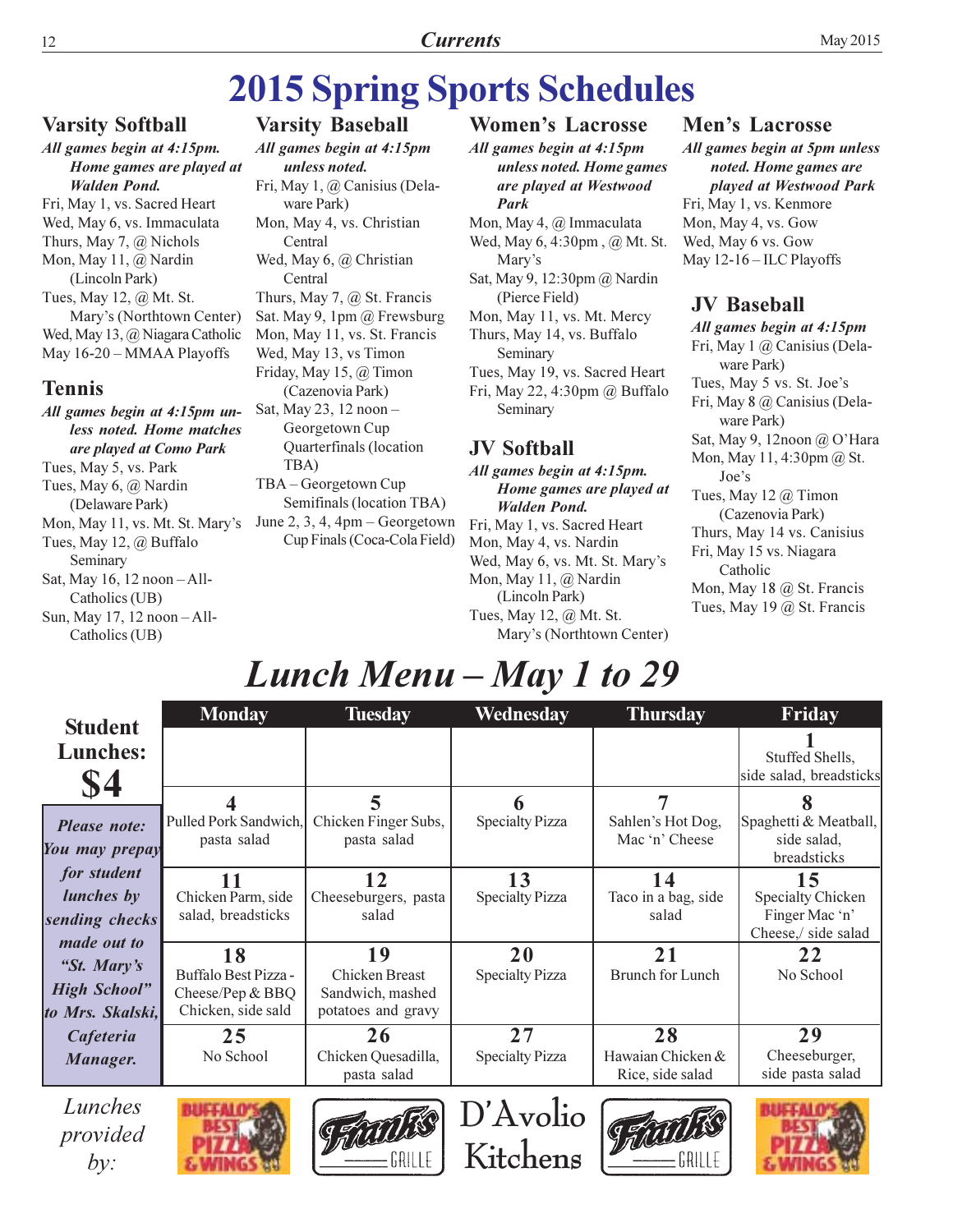## May 2015 Calendar

| <b>Sunday</b>                                                                                 | <b>Monday</b>                                                                                                                                                                                                                                                                    | <b>Tuesday</b>                                                                                                                                                                                            | Wednesday                                                                                                                                                                                                                                                                                                      | <b>Thursday</b>                                                                                                                                                                                                                                                           | Friday                                                                                                                                                                                           | <b>Saturday</b>                                                                                                                                            |
|-----------------------------------------------------------------------------------------------|----------------------------------------------------------------------------------------------------------------------------------------------------------------------------------------------------------------------------------------------------------------------------------|-----------------------------------------------------------------------------------------------------------------------------------------------------------------------------------------------------------|----------------------------------------------------------------------------------------------------------------------------------------------------------------------------------------------------------------------------------------------------------------------------------------------------------------|---------------------------------------------------------------------------------------------------------------------------------------------------------------------------------------------------------------------------------------------------------------------------|--------------------------------------------------------------------------------------------------------------------------------------------------------------------------------------------------|------------------------------------------------------------------------------------------------------------------------------------------------------------|
|                                                                                               |                                                                                                                                                                                                                                                                                  |                                                                                                                                                                                                           |                                                                                                                                                                                                                                                                                                                |                                                                                                                                                                                                                                                                           | $1-D$ Day<br>Homeroom Rep<br>Forms Due<br>Special Schedule<br>(Pre-Prom Assembly)<br>Var & JV SB vs. Sa-<br>cred Heart 4:15pm<br>Var & JV BB $(a)$<br>Canisius 4:15pm<br>MLax vs. Kenmore<br>5pm | $\overline{2}$<br><b>SAT Testing Day</b>                                                                                                                   |
| $\overline{\mathbf{3}}$                                                                       | $4-E$ Day<br>AP Chemistry Exam<br>(AM)<br>Student Senate<br>(End-of-Year)<br>Party) 2:30pm<br>JV SB vs. Nardin<br>4:15pm<br>Var BB @ Christian<br>Central 4:15pm<br>WLax @ Immaculata Tennis vs. Park<br>4:15pm<br>MLax vs. Gow 5pm                                              | $5$ - $F$ Day<br>AP Calculus Exam<br>(AM)<br>SADD 7:30am<br>Homeroom Rep<br>Elections in<br>Homeroom<br>Friends & Family<br>Referral Fiesta 4-<br>$7 \text{pm}$<br>4:15pm<br>JVBB vs. St. Joe's<br>4:15pm | $6-A$ Day<br>AP English Litera-<br>ture Exam (AM)<br>Campus Ministry<br>7:30am<br>SEEK 2:30pm<br>Var SB vs.<br>Immaculata<br>4:15pm<br>JV SB vs. Mt. St.<br>Mary's $4:15pm$<br>Var BB vs. Christian<br>Central 4:15pm<br>WLax @ Mt. St.<br>Mary's $4:15pm$<br>MLax vs. Gow 4:15pm<br>Tennis @ Nardin<br>4:15pm | $7 - B$ Day<br>AP Comp Sci Exam<br>(AM)<br>Jeans Day<br>Last Day of Classes<br>for Seniors<br>Weekly Mass 7:30am<br>NHS Tutoring 2:30pm<br>President's Ad Board<br>2:30 <sub>pm</sub><br>Var SB @ Nichols<br>4:15pm<br>Var BB @ St. Francis<br>4:15pm<br><b>Jeans Day</b> | $8-C$ Day<br>AP US History<br>Exam $(AM)$<br>Senior Exams<br>JVBB @ Canisius<br>4:15pm                                                                                                           | $\boldsymbol{q}$<br>JVBB @ O'Hara<br>$12$ noon<br>WLax (a) Nardin<br>12:30pm<br>Var BB @ Frewsburg<br>lpm                                                  |
| 10                                                                                            | $11-D$ Day<br>AP Biology Exam<br>(AM)<br>Senior Exams<br>Student Senate 2:30pm Senior Exams<br>Var & JV SB $(a)$<br>Nardin 4:15pm<br>Var BB vs. St. Francis<br>4:15pm<br>$JVBB$ (a) St. Joe's<br>4:30pm<br>WLax vs. Mt. Mercy<br>4:15pm<br>Tennis vs. Mt. St.<br>Mary's $4:15pm$ | $12-E$ Day<br>AP American<br>Government Exam<br>(AM)<br>NHS 2:30pm<br>Var & JV SB $(a)$ Mt.<br>St. Mary's 4pm<br>Tennis @ Buffalo<br>Seminary 4:15pm<br>JVBB @ Timon<br>4:15pm                            | $13$ -F Day<br>AP English Language AP World History<br>Exam $(AM)$<br>AP Statistics Exam<br>(PM)<br>Senior Exams<br>Principal's Ad Board<br>2:30 <sub>pm</sub><br>Var SB @ Niagara<br>Catholic 4:15pm<br>Var BB vs. Timon<br>4:15pm                                                                            | $14-A$ Day<br>Exam $(AM)$<br>Senior Exams<br><b>PM Liturgy Schedule</b><br>(Ascension Thursday)<br>NHS Tutoring 2:30pm<br>Math Club 2:30pm<br>WLax vs. Buffalo<br>Seminary 4:15pm<br>JVBB vs. Canisius<br>4:15pm<br><b>Liturgy</b><br>Dress Code                          | $15-B$ Day<br>Special Schedule<br>(Moving Up<br>Ceremony / May<br>Crowning)<br>Senior Retreat 9am-<br>$3 \text{ pm}$<br>Var BB @ Timon<br>4:15pm<br>JV BB vs. Niagara<br>Catholic 4:15pm         | 16<br>Chris Griswold<br>Memorial Run/<br>Walk<br>Fun Run/Walk<br>10am<br>- 5K Run 10:30am<br>Var SB Playoffs<br>begin<br>Tennis All-Catholics<br>$12$ noon |
| 17<br>Tennis All-Catholics<br>$12$ noon                                                       | $18-C$ Day<br>Student Senate<br>2:30 <sub>pm</sub><br>Foreign Language<br>Assessments during<br>school<br>JVBB @ St. Francis<br>4pm                                                                                                                                              | $19-D$ Day<br>SOUL 7:20am<br>WLax vs. Sacred<br>Heart $4:15$ pm<br>JVBB @ St. Francis<br>4:15pm                                                                                                           | $20-E$ Day<br>Campus Ministry<br>7:30am<br>Faculty/Staff Meeting Prom 6:30-11pm<br>2:30 <sub>pm</sub>                                                                                                                                                                                                          | $21-\bar{F}$ Day<br>Pride Day<br>Weekly Mass 7:30am Memorial Day<br><b>Pride Day</b>                                                                                                                                                                                      | 22<br>No School<br>WLax (a) Buffalo<br>Seminary 4:30pm<br><b>No School</b>                                                                                                                       | 23<br>Var BB Quarterfinals                                                                                                                                 |
| 24                                                                                            | 25<br>No School<br>Memorial Day<br><b>No School</b>                                                                                                                                                                                                                              | $26-A$ Day                                                                                                                                                                                                | $27 - B$ Day                                                                                                                                                                                                                                                                                                   | $28-C$ Day<br>Weekly Mass<br>7:30am<br>NHS Tutoring<br>2:30 <sub>pm</sub>                                                                                                                                                                                                 | $29-D$ Day                                                                                                                                                                                       | 30                                                                                                                                                         |
| 31<br>Baccalaureate Mass<br>Senior Family<br>Brunch 10am<br>at Salvatore's<br>Italian Gardens | $1-E$ Day<br>Student Senate<br>2:30 <sub>pm</sub>                                                                                                                                                                                                                                | $2-F$ Day<br>Common Core<br>Exams<br>Curriculum Commit-<br>tee $2:30 \text{pm}$                                                                                                                           | $3-A$ Day<br>Pride Dav<br>Graduation Rehearsal<br>9am<br>Graduation 6:30pm<br><b>Pride Day</b>                                                                                                                                                                                                                 | $4-B$ Day<br>NHS Tutoring<br>2:30 <sub>pm</sub><br>President's Ad Board<br>2:30 <sub>pm</sub>                                                                                                                                                                             | $5-C$ Day                                                                                                                                                                                        | 6                                                                                                                                                          |